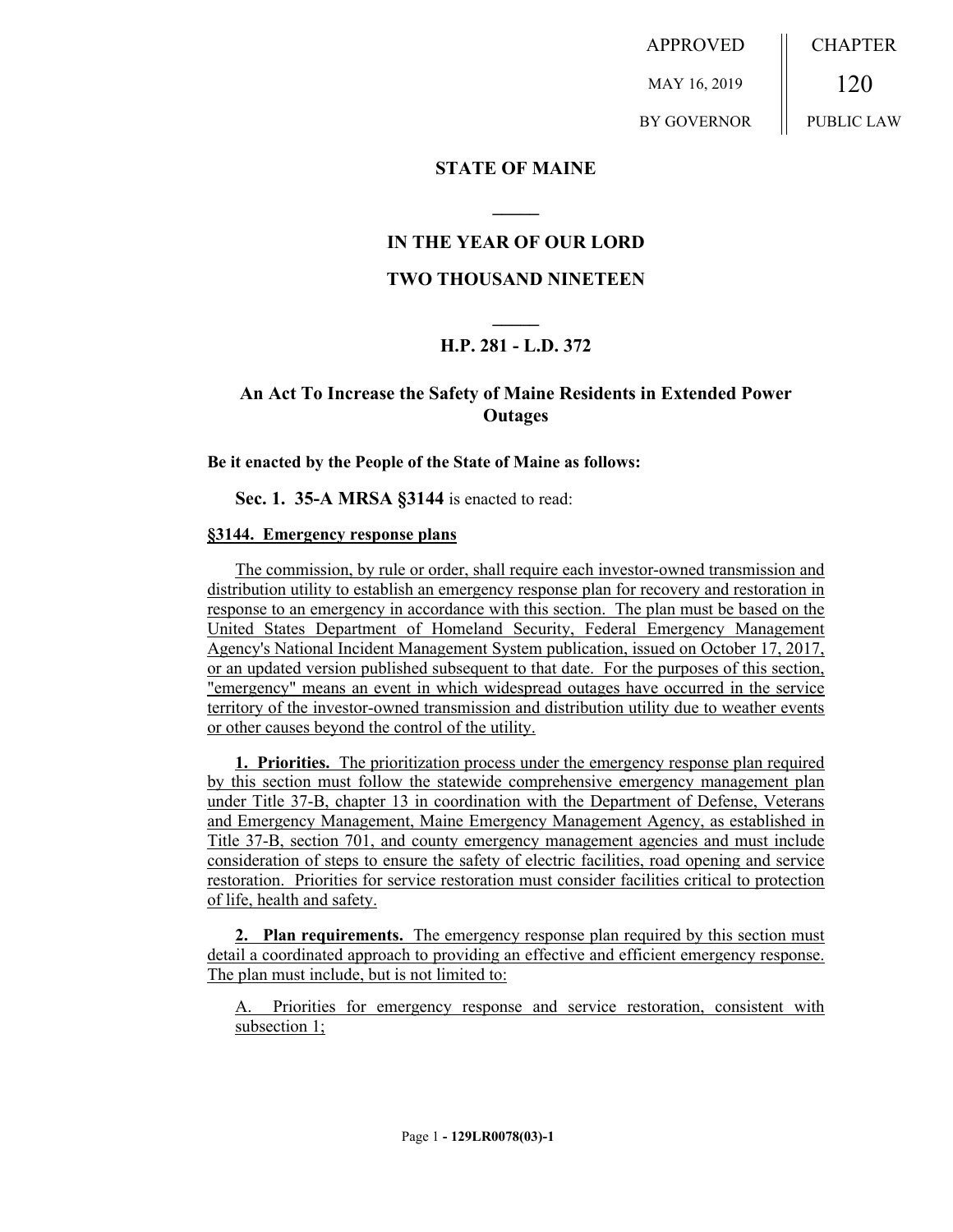B. Provisions for internal and external staffing, including identification of management staff roles and responsibilities and identification of field employee roles and responsibilities, for utility operations during an emergency, for ensuring sufficient local knowledge of the system and for implementation of the emergency response plan, including a process for acquiring additional external resources required to address the emergency;

C. Provisions for communication and coordination with the Department of Defense, Veterans and Emergency Management, Maine Emergency Management Agency, as established in Title 37-B, section 701, and relevant municipal, interjurisdictional, county and regional emergency management agencies, as described in Title 37-B, section 781, during an emergency, including designation of staff responsible for these efforts. These provisions must address, but are not limited to, communication and coordination concerning emergency conditions, road opening and service restoration;

D. Systems for customer communications during an emergency, including the provision for information regarding estimated time of service restoration;

E. Procedures for deployment of internal and external resources during an emergency, including field employees, supplies and equipment needed; and

F. Provisions to ensure the safety of the employees and external contractors engaged in emergency response efforts.

**3. Filing of plan; commission review; public records exception.** An investorowned transmission and distribution utility shall submit to the commission, no later than May 15th of each even-numbered year, the emergency response plan required by this section. The commission shall review the emergency response plan for compliance with this section and rules adopted or orders issued pursuant to this section. If, based on its review, the commission finds that a utility's emergency response plan does not comply with this section and rules adopted or orders issued pursuant to this section, the commission shall direct the utility to amend and resubmit the plan. An investor-owned transmission and distribution utility shall provide a copy of the emergency response plan and any amendments to the plan to the Department of Defense, Veterans and Emergency Management, Maine Emergency Management Agency. The Maine Emergency Management Agency shall provide a copy of the plan to each county emergency management agency. In accordance with section 1311-A, the commission may designate portions of the emergency response plan as confidential through issuance of a protective order.

**4. Emergency response performance review.** After an emergency, the commission may open an investigation to review the emergency response performance of an investorowned transmission and distribution utility. If, after investigation, the commission finds that the utility failed to implement its emergency response plan in a prudent manner, the commission shall take any action the commission determines appropriate under this Title to remedy that failure, including but not limited to denying the recovery through rates of all, or any part of, the emergency response and service restoration costs.

**5. Annual report to Legislature.** The commission shall include in its annual report pursuant to section 120, subsection 7 to the joint standing committee of the Legislature